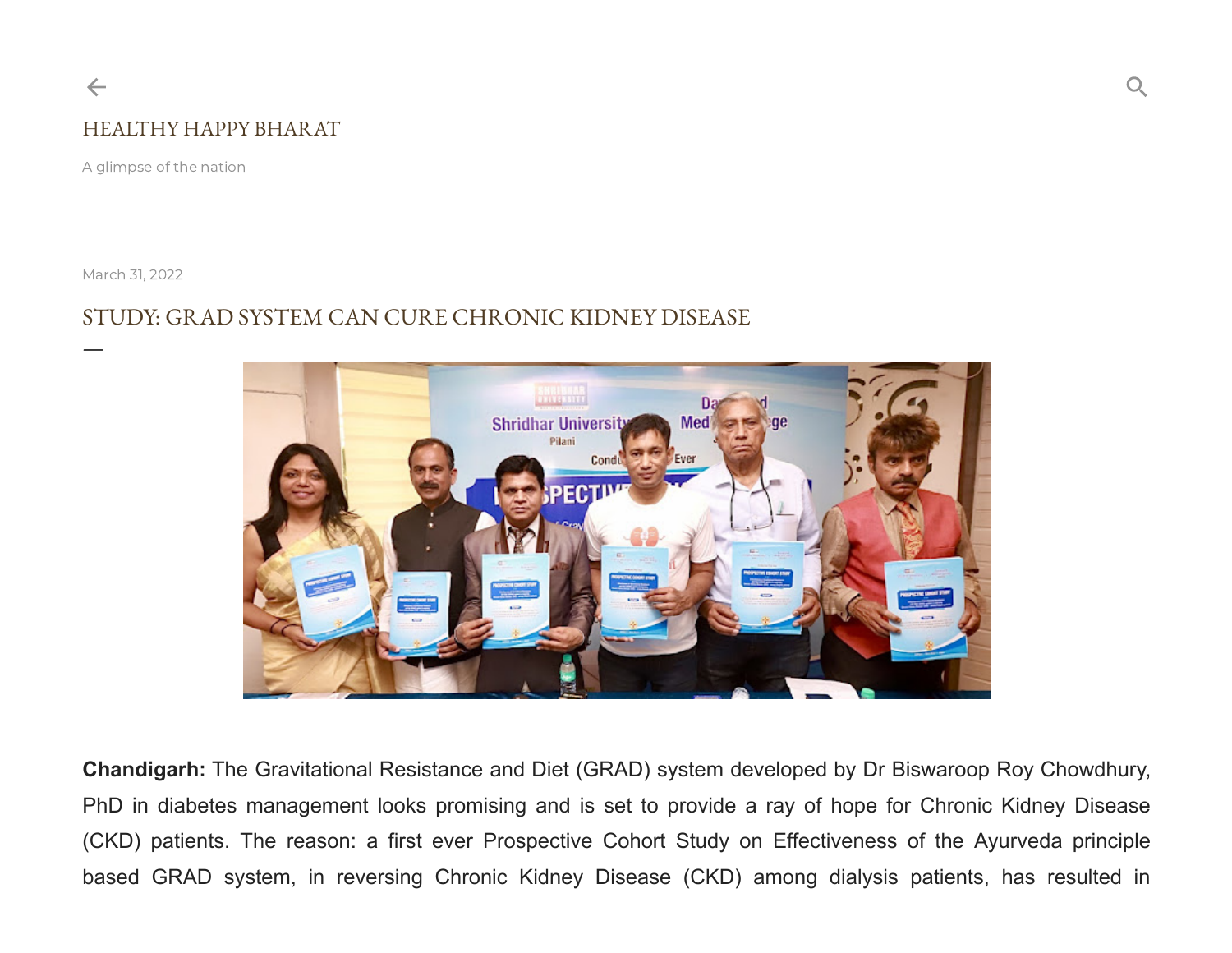encouraging outcomes. The research was conducted by a team of experts from Rajasthan's 13-year-old Shridhar University, Dayanand Ayurvedic College, Jalandhar, one of the oldest Ayurvedic colleges in India, and Hospital & Institute of Integrated Medical Sciences (HIIMS), Dera Bassi, Jaipur and Jodhpur, established by renowned Ayurveda and Yoga Guru, Acharya Manish.

The eye opening observational study was also released by the experts at the press meet. Those who participated in the press conference included Ayurveda and Yoga Guru- Acharya Manish, Dr Biswaroop Roy Chowdhury, Registrar of Shridhar University Dr. Om Prakash Gupta, Dr. Anu Bhardwaj (BAMS), Dr Amar Singh Azad, MD, Paediatrics and Community Medicine, and Dr Awadhesh Pandey, MD, Radiology.

Dr Biswaroop Roy Chowdhury, the inventor of the GRAD system, told media persons at Chandigarh Press Club that GRAD includes two hours of hot water immersion therapy, head down tilt therapy and disciplined and intelligent people (DIP) diet. These elements form the nucleus of the GRAD system.

Research Team Member from Shridhar University Dr. Anu Bhardwaj (BAMS) said, "As many as 100 dialysis patients undergoing treatment under the GRAD system from 22 States across India, were observed for an average of 100 days."

Registrar of Shridhar University Dr. Om Prakash Gupta said," Among the patients, who adopted the GRAD System fully, 75% could free themselves of dialysis and the rest of the 25% also got partial freedom from dialysis."

The GRAD system can be recommended as an effective method to reverse CKD among mild, moderate, and severe patients and can be seen as an effective alternative to dialysis and kidney transplant, said experts present at the press conference.

Ayurveda and yoga Guru - Acharya Manish, who is also Chairman, HIIMS Hospital, Dera Bassi, while introducing successfully treated patients of CKD, shared the vision of the GRAD system. "It is affordable and can be done as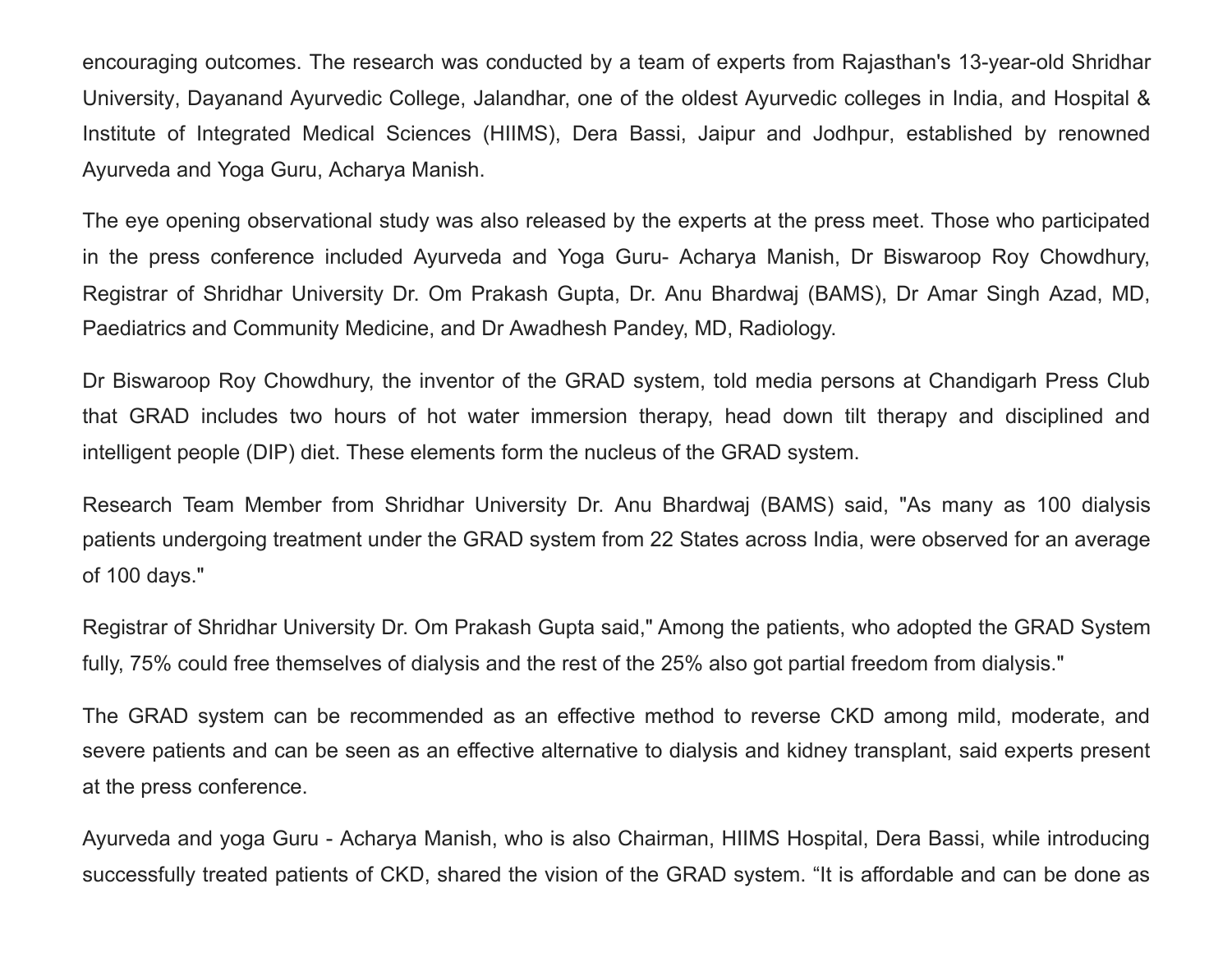per the convenience of patients in rural settings as well. The GRAD system can be seen as the beginning of the end of transplant," he said.

Acharya Manish said that the GRAD system comes as a big hope for CKD patients as about 700 million people across the globe are suffering from CKD and about one third of them live in India or China. Till now there is no cure and the only treatment available is dialysis and transplant, which is out of the reach of the majority of the patients.

Dr Anu Bhardwaj of Shridhar University explained the Ayurvedic perspective of GRAD system while other research team members including Dr Amar Singh Azad, MD, Paediatrics Community Medicine and Dr Awadhesh Pandey, MD, Radiology, explained the allopathic relevance of the reversal of CKD and the scope of this new finding. *BW*

## Share

Labels: [Ayurveda,](https://healthyhappybharat.blogspot.com/search/label/Ayurveda) Chronic Kidney [Disease,](https://healthyhappybharat.blogspot.com/search/label/Chronic%20Kidney%20Disease) [diabetes,](https://healthyhappybharat.blogspot.com/search/label/diabetes) Dr Biswaroop Roy [Chowdhury,](https://healthyhappybharat.blogspot.com/search/label/Dr%20Biswaroop%20Roy%20Chowdhury) [GRAD,](https://healthyhappybharat.blogspot.com/search/label/GRAD) [Gravitational](https://healthyhappybharat.blogspot.com/search/label/Gravitational%20Resistance) Resistance, [healthcare,](https://healthyhappybharat.blogspot.com/search/label/healthcare) Shridhar [University,](https://healthyhappybharat.blogspot.com/search/label/Shridhar%20University) [wellness,](https://healthyhappybharat.blogspot.com/search/label/wellness) [yoga](https://healthyhappybharat.blogspot.com/search/label/yoga)

COMMENTS

Enter your comment...

POPULAR POSTS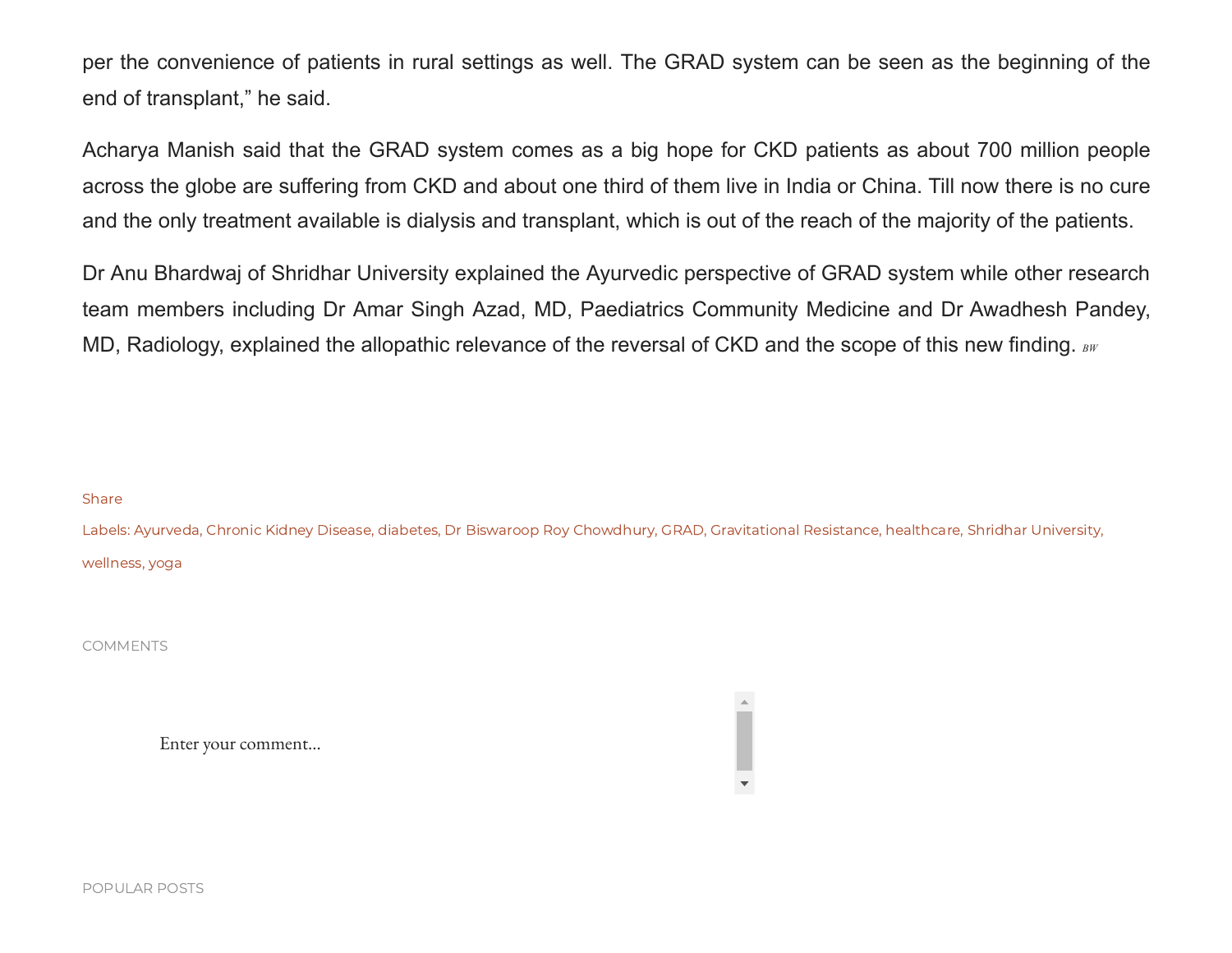

## [SERASEAL – WORLD'S MOST ADVANCED, NEXT GENERATION HEMOSTATIC TECHNOLOGY, NOW](https://healthyhappybharat.blogspot.com/2022/03/seraseal-worlds-most-advanced-next.html) IN INDIA

Share Post a [Comment](https://healthyhappybharat.blogspot.com/2022/03/seraseal-worlds-most-advanced-next.html#comments)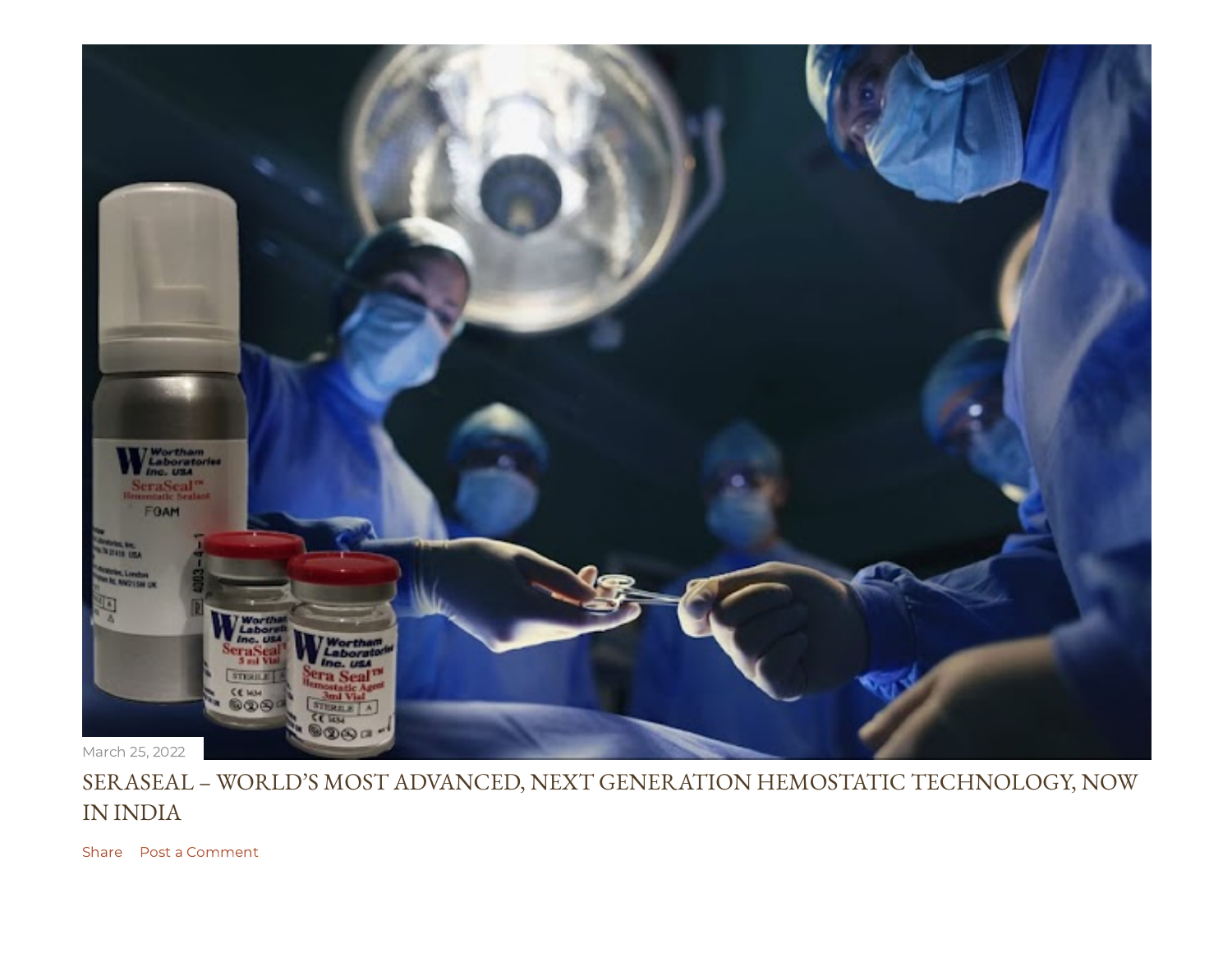

## [QUALITY OF LIFE WITH POLLUTION-FREE ENVIRONMENT ATTRACT PROPERTY BUYERS TO](https://healthyhappybharat.blogspot.com/2021/08/quality-of-life-with-pollution-free.html) MOHALI

Share Post a [Comment](https://healthyhappybharat.blogspot.com/2021/08/quality-of-life-with-pollution-free.html#comments)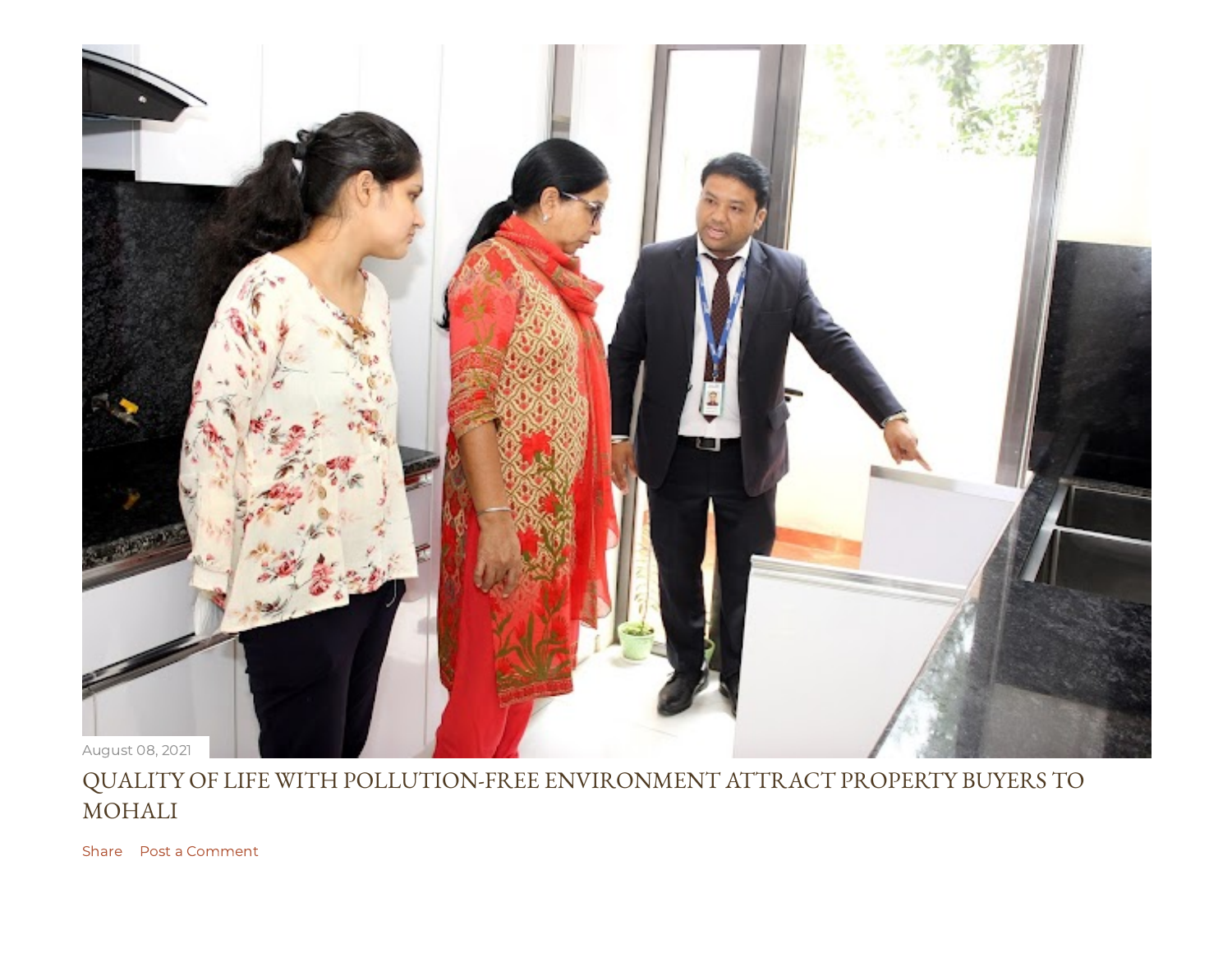**B** [Powered](https://www.blogger.com/) by Blogger

Theme images by [deepblue4you](http://www.istockphoto.com/portfolio/deepblue4you?platform=blogger)